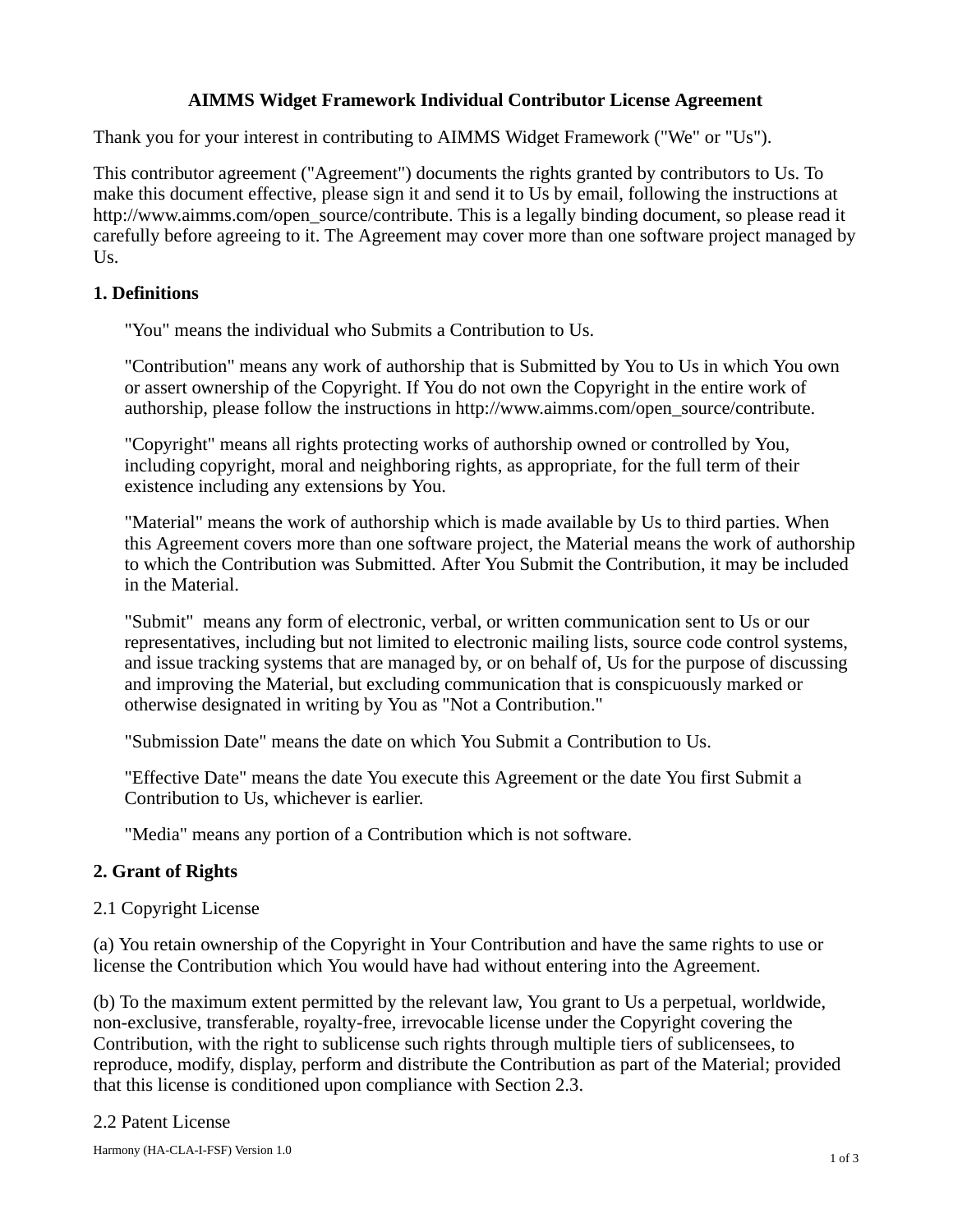For patent claims including, without limitation, method, process, and apparatus claims which You own, control or have the right to grant, now or in the future, You grant to Us a perpetual, worldwide, non-exclusive, transferable, royalty-free, irrevocable patent license, with the right to sublicense these rights to multiple tiers of sublicensees, to make, have made, use, sell, offer for sale, import and otherwise transfer the Contribution and the Contribution in combination with the Material (and portions of such combination). This license is granted only to the extent that the exercise of the licensed rights infringes such patent claims; and provided that this license is conditioned upon compliance with Section 2.3.

## 2.3 Outbound License

As a condition on the grant of rights in Sections 2.1 and 2.2, We agree to license the Contribution only under the terms of the license or licenses which We are using on the Submission Date for the Material or any licenses on the Free Software Foundation's list of "Recommended copyleft licenses" on or after the Effective Date, whether or not such licenses are subsequently disapproved (including any right to adopt any future version of a license if permitted).

In addition, We may use the following licenses for Media in the Contribution: (including any right to adopt any future version of a license if permitted).

2.4 Moral Rights. If moral rights apply to the Contribution, to the maximum extent permitted by law, You waive and agree not to assert such moral rights against Us or our successors in interest, or any of our licensees, either direct or indirect.

2.5 Our Rights. You acknowledge that We are not obligated to use Your Contribution as part of the Material and may decide to include any Contribution We consider appropriate.

2.6 Reservation of Rights. Any rights not expressly assigned or licensed under this section are expressly reserved by You.

## **3. Agreement**

You confirm that:

(a) You have the legal authority to enter into this Agreement.

(b) You own the Copyright and patent claims covering the Contribution which are required to grant the rights under Section 2.

(c) The grant of rights under Section 2 does not violate any grant of rights which You have made to third parties, including Your employer. If You are an employee, You have had Your employer approve this Agreement or sign the Entity version of this document. If You are less than eighteen years old, please have Your parents or guardian sign the Agreement.

(d) You have followed the instructions in http://www.aimms.com/open\_source/contribute, if You do not own the Copyright in the entire work of authorship Submitted.

## **4. Disclaimer**

EXCEPT FOR THE EXPRESS WARRANTIES IN SECTION 3, THE CONTRIBUTION IS PROVIDED "AS IS". MORE PARTICULARLY, ALL EXPRESS OR IMPLIED WARRANTIES INCLUDING, WITHOUT LIMITATION, ANY IMPLIED WARRANTY OF MERCHANTABILITY, FITNESS FOR A PARTICULAR PURPOSE AND NON-INFRINGEMENT ARE EXPRESSLY